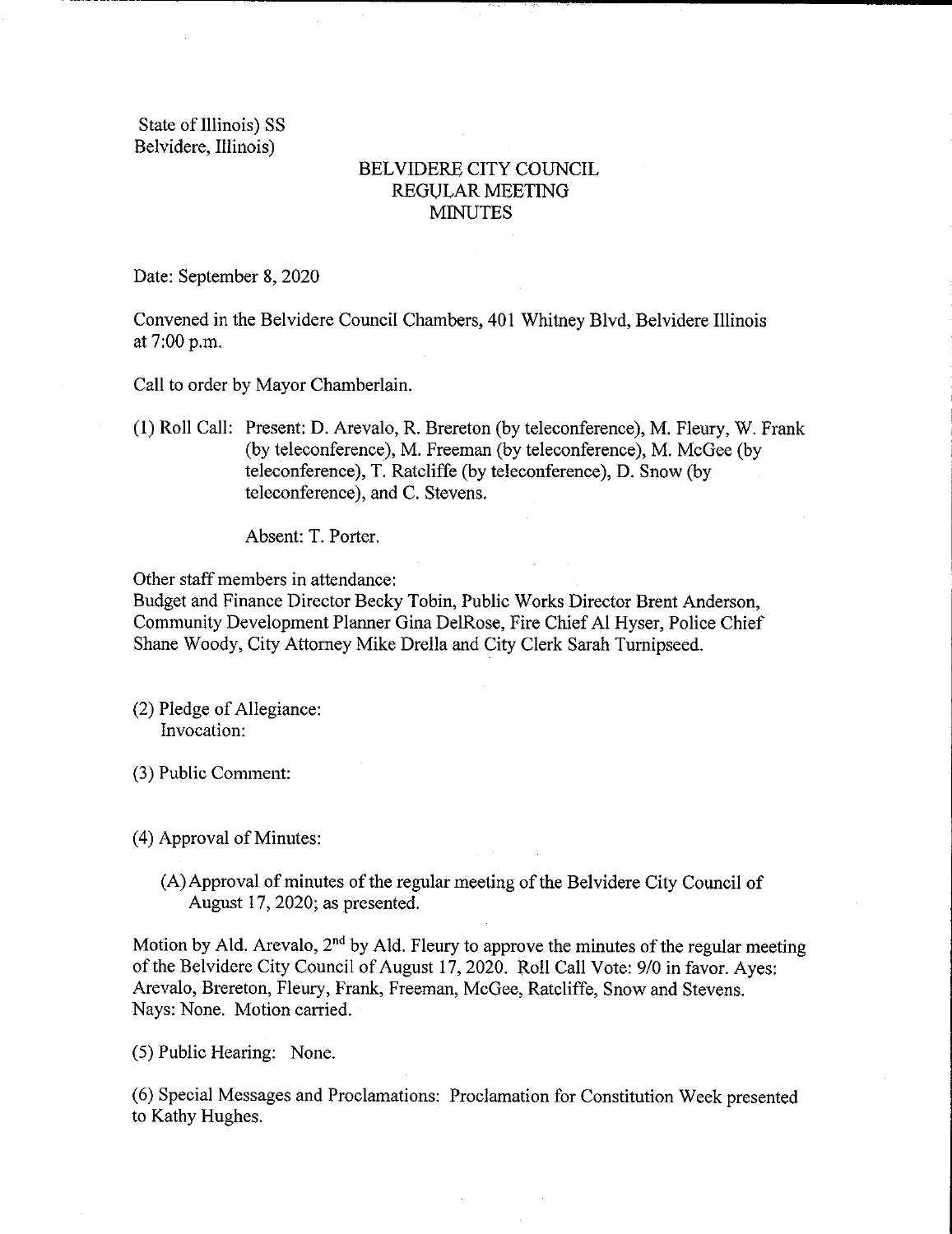- 7) Approval of Expenditures: None.
- 8) Committee Reports and Minutes of City Offrcers:
	- A) Minutes of Committee of the Whole— Public Safety and Finance and Personnel of August 24, 2020.

Motion by Ald. Stevens,  $2<sup>nd</sup>$  by Ald. Arevalo to approve the minutes of Committee of the Whole— Public Safety and Finance and Personnel of August 24, 2020. Roll Call Vote: 9/0 in favor. Ayes: Brereton, Fleury, Frank, Freeman, McGee, Ratcliffe, Snow, Stevens and Arevalo. Nays: None. Motion carried.

9) Unfinished Business:

- (A) Ord.  $#492H$  An Ordinance Authorizing the Sale of a Municipal Parking Lot.<br>(Former Manley Lot) Tabled August 3, 2020. Tabled August 3, 2020.
- (B) Ord.  $#503H 2<sup>nd</sup>$  Reading: An Ordinance Granting a Special Use to Allow Indoor Commercial Entertainment( Video Gaming) Within the GB, General Business District (396-400 W. Chrysler Drive).

Motion by Ald. Stevens,  $2<sup>nd</sup>$  by Ald. Arevalo to pass Ordinance #503H. Discussion took place. Roll Call Vote: 9/0 in favor. Ayes: Fleury, Frank, Freeman, McGee, Ratcliffe, Snow, Stevens, Arevalo and Brereton: Nays: None. Motion carried.

 $(C)$  Ord. #504H – 2<sup>nd</sup> Reading: An Ordinance Authorizing the Sale of Certain Personal Property (Public Works 1979 Fair Snow Blower).

Motion by Ald. Fleury, 2<sup>nd</sup> by Ald. Stevens to pass Ordinance #504H. Roll Call Vote: 9/0 in favor. Ayes: Frank, Freeman, McGee, Ratcliffe, Snow, Stevens, Arevalo, Brereton and Fleury. Nays: None. Motion carried.

- 10) New Business:
	- $(A)$  Resolution #2119-2020 A Resolution Accepting Certain Public Improvements for Plat 4 of Sager Corporate Park.

Motion by Ald. Snow,  $2<sup>nd</sup>$  by Ald. Stevens to adopt Resolution #2019-2020. Discussion took place. Roll Call Vote: 9/0 in favor. Ayes: Freeman, McGee, Ratcliffe, Snow, Stevens, Arevalo, Brereton, Fleury and Frank. Nays: None. Motion carried.

Motions forwarded from Committee of the Whole— Public Safety, Finance & Personnel ofAugust 24, 2020.